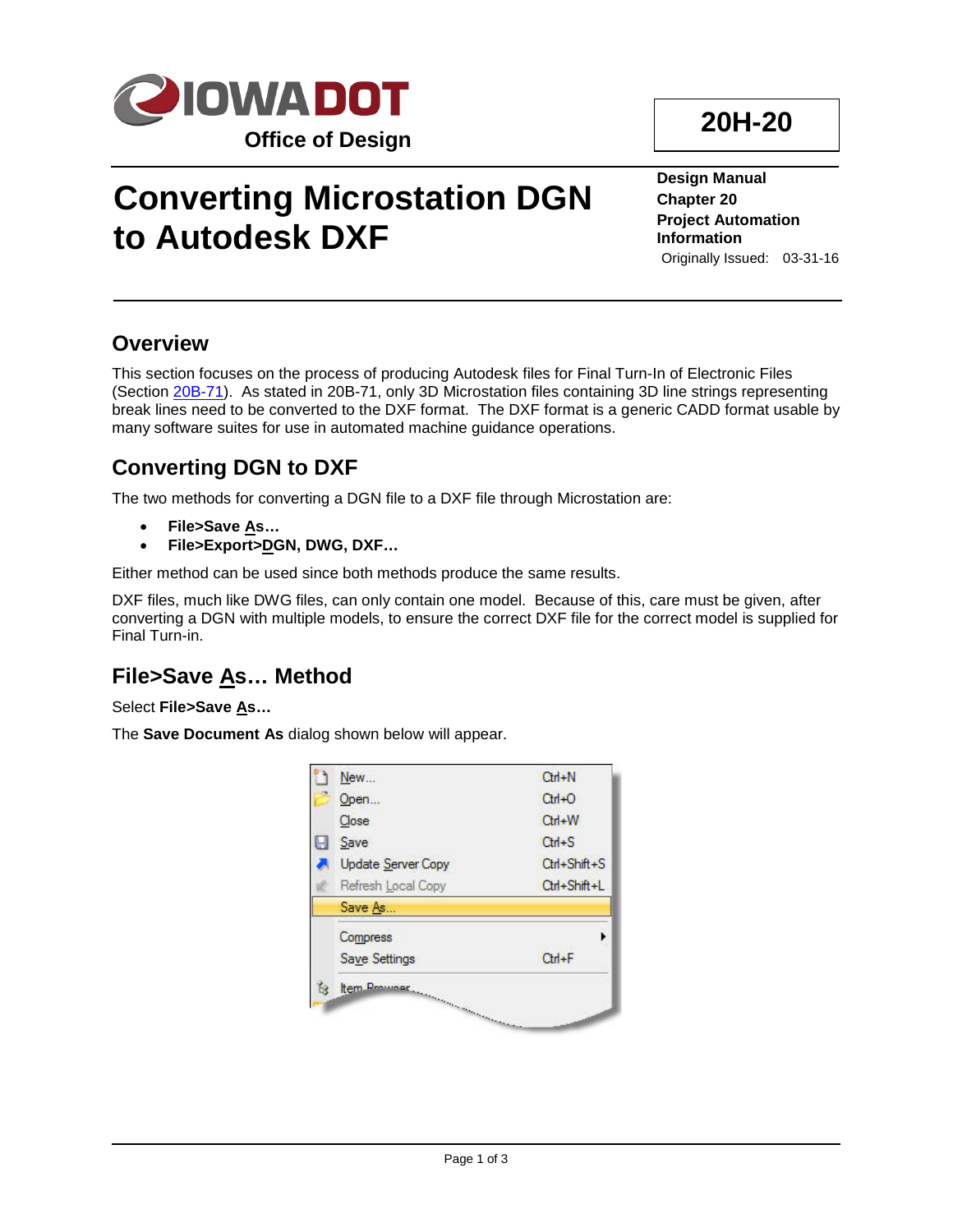- 1. *Click* the **Format** button to change the format to DXF.
- 2. Select **Autodesk® DXF Files [.dxf]**
- 3. Click **OK** to select format.
- 4. *Click* **Select** button to ensure file will save to correct folder.
- 5. *Click* **Save** button to complete.



#### **File>Export>DGN, DXF, DWG… Method**

*Select* **File>Export>DGN, DXF, DWG…**

The **Export File** dialog shown below will appear.

|         | <b>Item Browser</b>                      |  |                   |
|---------|------------------------------------------|--|-------------------|
| a       | Project Explorer                         |  |                   |
| n       | References                               |  |                   |
| 釂       | Raster Manager                           |  |                   |
| $\circ$ | Point Clouds                             |  |                   |
| б       | Models                                   |  |                   |
|         | Publish i-model                          |  |                   |
|         | Import                                   |  |                   |
|         | Export                                   |  | DGN, DWG, DXF     |
|         | <b>Print Preview</b>                     |  | IGES              |
|         | $Cth + P$<br>Print                       |  | Parasolids        |
|         | <b>Print Organizer</b>                   |  | <b>ACIS SAT</b>   |
|         | <b>Batch Print</b>                       |  | CGM               |
|         | Associate                                |  | Step AP203/AP214  |
|         | Properties<br>Alt+Enter                  |  | VRML World<br>STL |
|         | Protection                               |  | SVG.              |
|         | Send                                     |  | Luxology          |
|         | 0 Projects\9999999999\Design\43183041.3d |  | OBJ               |
|         | 1 Projects\9999999999\D\97020116D2.sht   |  | FBX.              |
|         | 2 Projects\9999999999\\design_file.dsn   |  | SketchUp          |
|         | 3 Projects\3200402\32-0046-029 B01.sht   |  | Google Earth      |
|         | 4 Projects\3200401\32-0046-028 B01.sht   |  | Collada           |
|         | Exit                                     |  | U3D<br>JT         |
|         |                                          |  |                   |
|         |                                          |  | Visible Edges     |
|         |                                          |  | 2D                |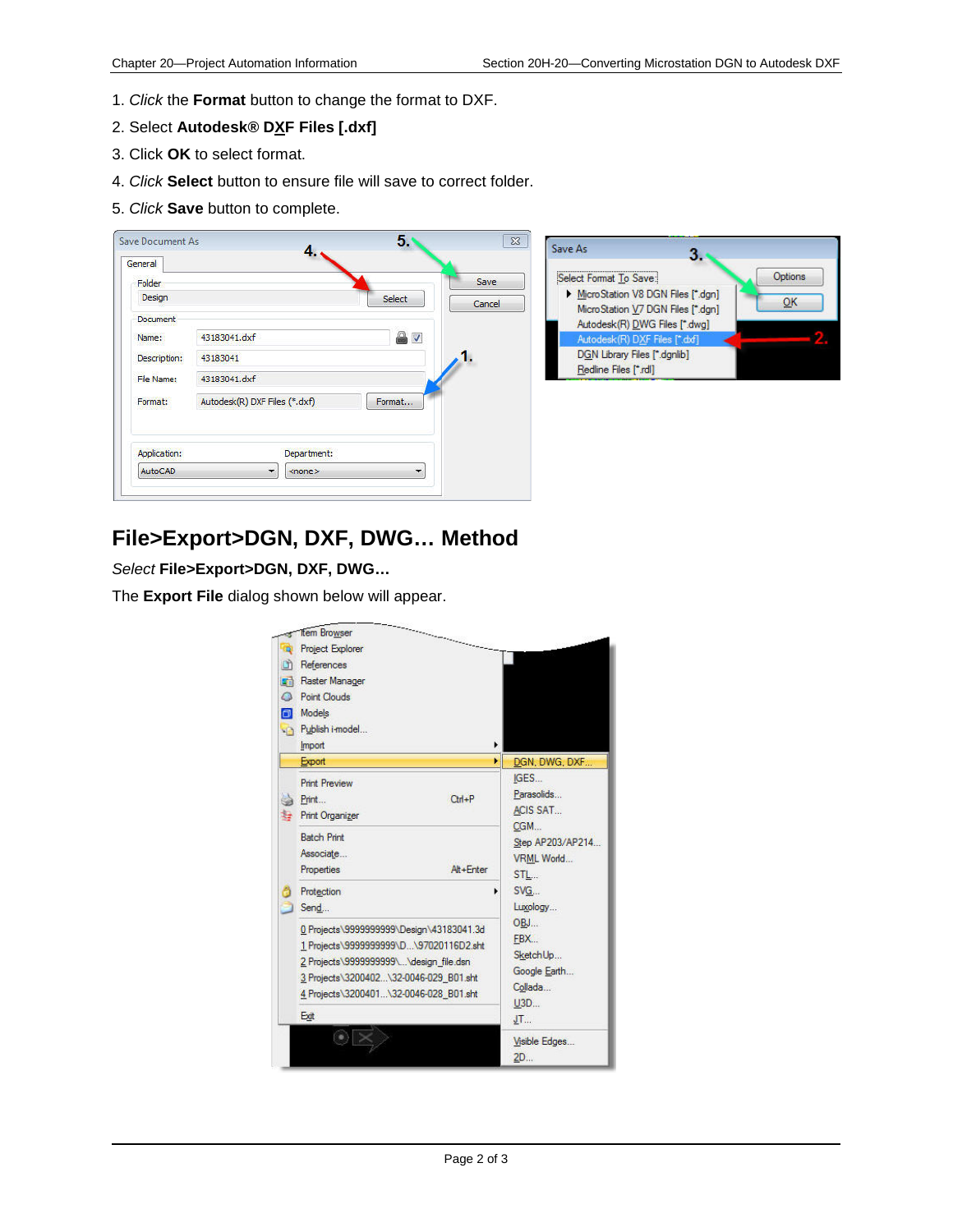- 1. *Click* the **Format** button to change the format to DXF.
- 2. Select **Autodesk® DXF Files [.dxf]**
- 3. Click **OK** to select format.
- 4. *Click* **Select** button to ensure file will save to correct folder.
- 5. *Click* **Save** button to complete.

| Folder       |                                     | Save   |
|--------------|-------------------------------------|--------|
| Design       | Select                              | Cancel |
| Document     |                                     |        |
| Name:        | ₽<br>$\triangledown$<br>43183041.3d |        |
| Description: | 43183041                            |        |
| File Name:   | 43183041.3d                         |        |
| Format:      | Format<br>3d                        |        |
| Application: | Department:                         |        |

| Select Format To Save:            | Options |
|-----------------------------------|---------|
| MicroStation V8 DGN Files [*.dqn] |         |
| MicroStation V7 DGN Files [*.dgn] |         |
| Autodesk(R) DWG Files [".dwg]     |         |
| Autodesk(R) DXF Files [*.dxf]     |         |
| DGN Library Files [*.dgnlib]      |         |
| Redline Files [*.rdl]             |         |